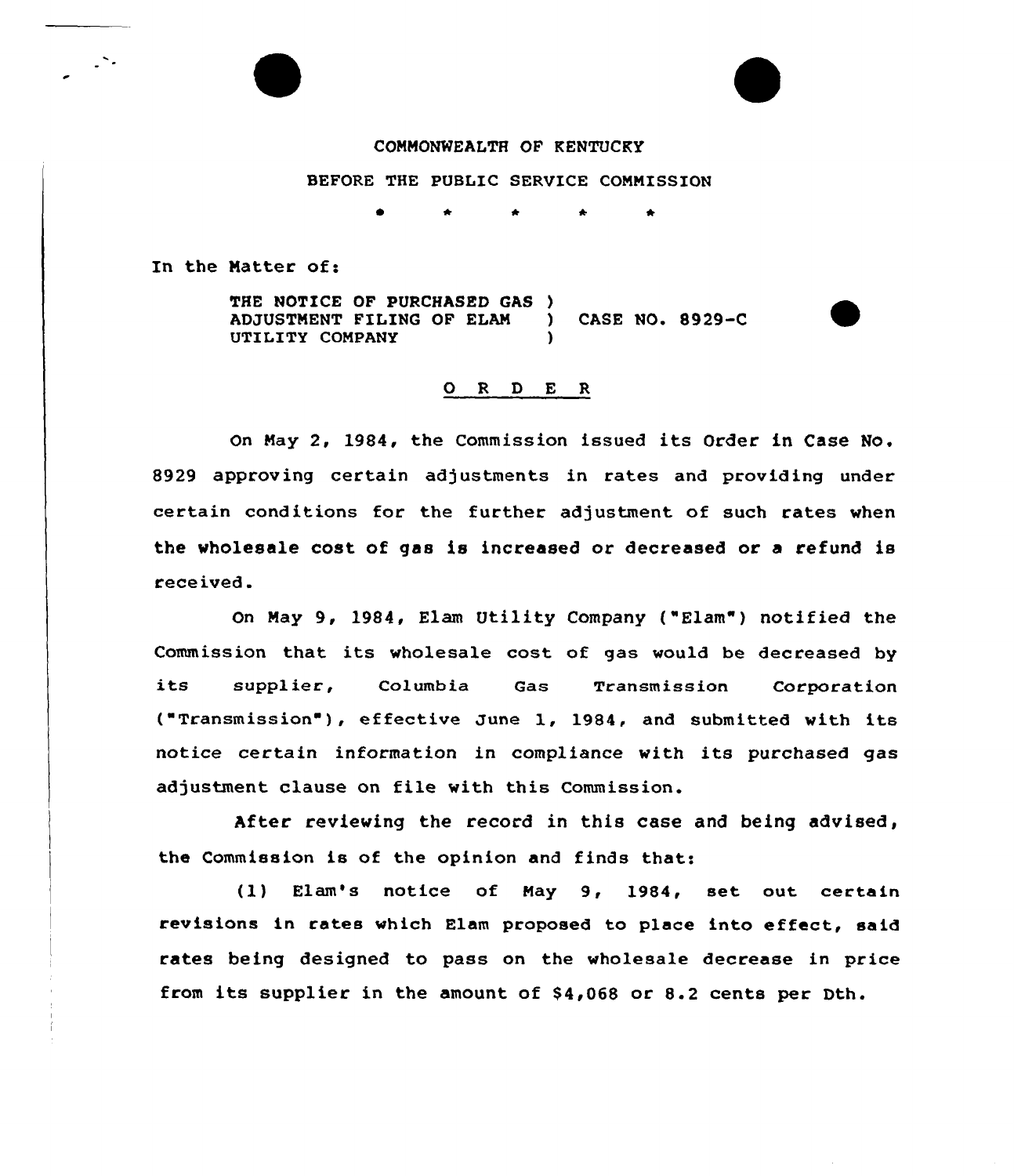(2) Transmission has filed an application for revised rates to become effective June 1, l984, with the Federal Energy Regulatory Commission.

(3) The revised rates proposed by Elam contain a computational error in the industrial rate block. The rate should be \$8.06 per Mcf rather than \$9.06 as proposed.

(4) Elam's adjustment in rates under the purchased gas adjustment provisions approved by the Commission in its Order in Case No. 8929 dated May 2, 1984, is fair, just and reasonable and in the public interest and should be effective with gas supplied on and after June 1, 1984.

IT IS THEREFORE ORDERED that the rates in the Appendix to this Order be and they hereby are authorized effective with gas supplied on and after June 1, 1984.

IT IS FURTHER ORDERED that within 30 days of the date of this Order Elam shall file with this Commission its revised tariffs setting out the rates authorized herein.

Done at Frankfort, Kentucky, this 29th day of Nay, 1984.

PUBLIC SERVICE COMMISSION

 $\overline{v}$ lce  $\overline{c}$ pairman Commissi

ATTEST:

Secretary